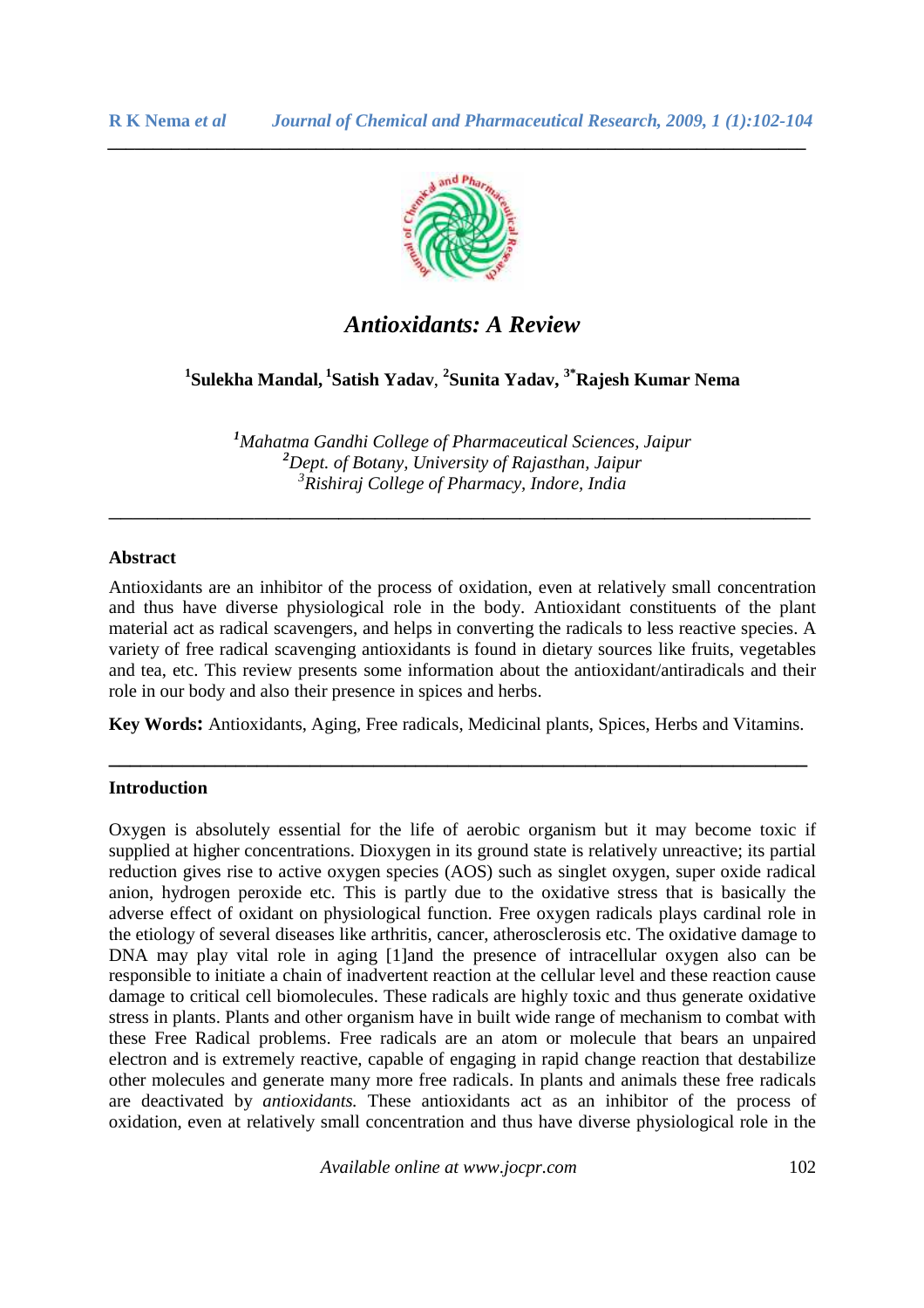body. Antioxidant constituents of plat materials act as radical scavengers, and convert the radicals to less reactive species.

Plants have developed an array of defense strategies (antioxidant system) to cope up with oxidative stress. The antioxidative system includes both enzymatic and non-enzymatic systems. The non enzymatic system includes ascorbic acid (vitamin C); ά-tocopherol, cartenes etc. and enzymic system include superoxide dismutase (SOD), catalase (CAT), peroxidase (POX), ascorbate peroxidase (APX), glutathione reductase (GR) and polyphenol oxidase (PPO) etc. The function of this antioxidant system is to scavenge the toxic radicals produced during oxidative stress and thus help the plants to survive through such conditions.

Spices and herbs in food as medicine is a current hot trend that is capturing everyone's imagination with images of a new *magic bullet or fountain of youth*. The intake of antioxidant compounds present in food is an important health-protecting factor. Natural antioxidants present in foods and other biological materials have attracted considerable interest because of their presumed safety and potential nutritional and therapeutic effects. Because extensive and expensive testing of food additives is required to meet safety standards, synthetic antioxidants have generally been eliminated from many food applications. The increasing interest in the search for natural replacements for synthetic antioxidants has led to the antioxidant evaluation of a number of plant sources.

Antioxidants that have traditionally been used to inhibit oxidation in foods also quench dreaded free radicals and stop oxidation chains *in-vivo*, so they have become viewed by many as nature's answer to environmental and physiological stress, aging, atherosclerosis, and cancer. The nutraceutical trend towards doubling the impact of natural antioxidants that stabilize food and maximize health impact presents distinct challenges in evaluating antioxidant activity of purified individual compounds, mixed extracts, and endogenous food matrices and optimizing applications.

It is well known that Mediterranean diet, which is rich in natural antioxidants, leads to a limited incidence of cardio- and cerebrovascular diseases[2]. It is known that compounds belonging to several classes of phytochemical components such as phenols, flavonoids, and carotenoids are able to scavenge free radical such as  $O_2$ <sup> $\cdot$ </sup>, OH $\cdot$ , or lipid peroxyl radical LOO $\cdot$  in plasma [3]. The effective intake of single food antioxidants and their fate in the human body have been defined only for a few compounds [4-5]. It is reasonable that the higher the antioxidant content in foods is, the higher the intake by the human body will be.

Natural antioxidants occur in all parts of plants. These antioxidants include carotenoids, vitamins, phenols, flavonoids, dietary glutathione, and endogenous metabolites [6]. Plant-derived antioxidants have been shown to function as singlet and triplet oxygen quenchers, free radical scavengers, peroxide decomposers, enzyme inhibitors, and synergists[7]. The most current research on antioxidant action focuses on phenolic compounds such as flavonoids. Fruits and vegetables contain different antioxidant compounds, such as vitamin C, vitamin E and carotenoids, whose activities have been established in recent years. Flavonoids, tannins and other phenolic constituents

Present in food of plant origin are also potential antioxidants[8-9]. These components include:

• Nutrient-derived antioxidants like ascorbic acid (vitamin C), tocopherol and tocotrienols (vitamin E), carotenoids, and other low molecular weight compounds such as glutathione and lipoic acid.